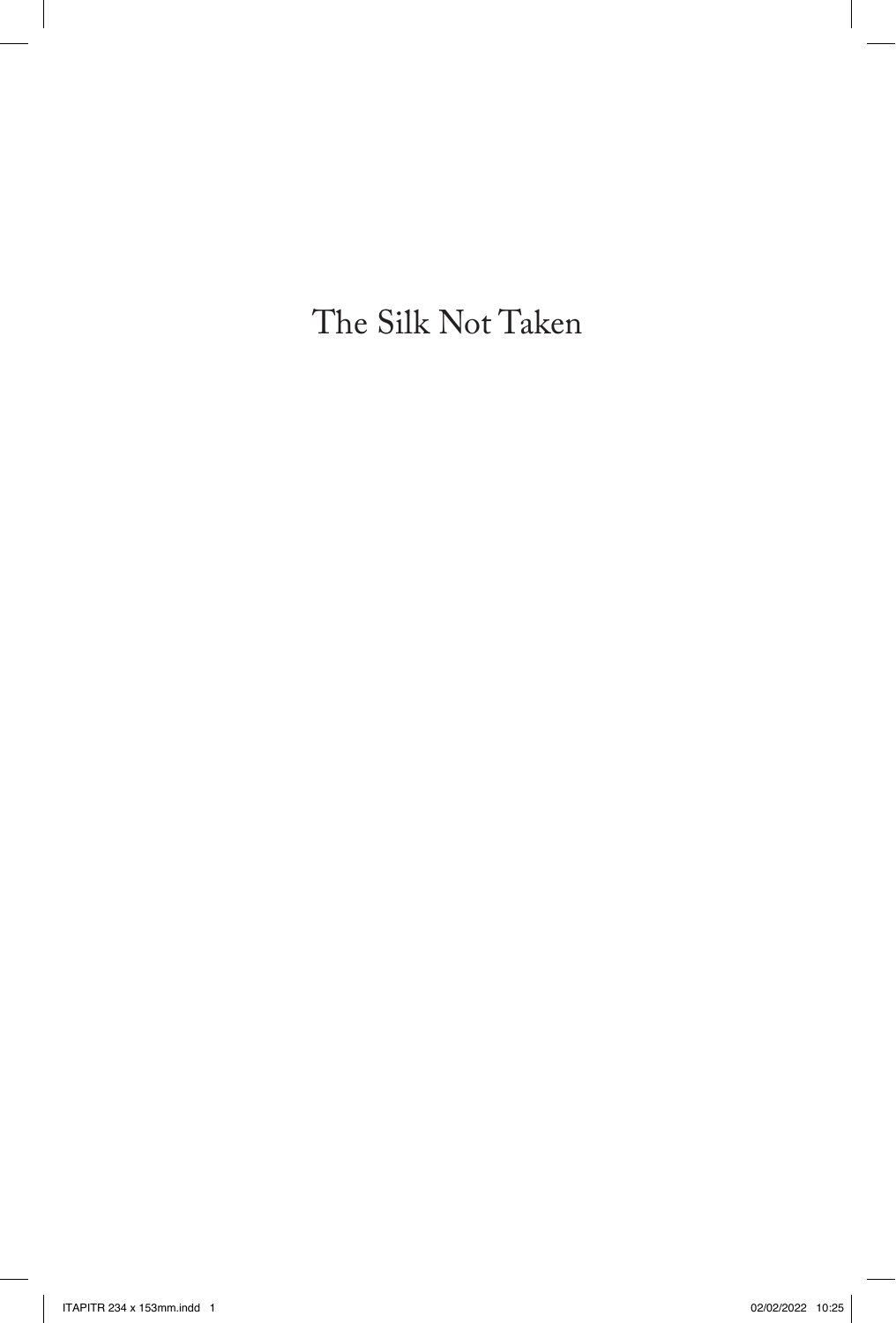My parents did not want me to be a teacher. They had both left school when they were fifteen, and although my father did well in his work, he always wanted his sons to make more money than he had. My mother, who had been very poor and very aware of it when she was the fractured, unhappy, pretty girl she was when she met my dad, hoarded money all her life – when she died there was  $\text{\pounds}1,000$  in each of five old handbags hidden in different parts of the house that my father did not know about: she was always ready to flee with cash in hand. So she too did not like the idea of my teaching.

My brother Jimmy, four years older, very tall, very handsome, very clever, had been dux of George Heriot's School, and had gone to Cambridge to study Law. As I was deciding what to do at university, he, at twenty-two, had done the hard bit of training necessary to qualify as a solicitor, after all the philosophy and punting and balls, and had set himself up with a job in London. So when I was filling out my own UCCA form, selecting the six choices was easy – five applications for Law in Scotland and one to study English at Edinburgh, this last only because the school demanded the 'safety net' application for something easier to get into. And that was that. Because I talked a lot and debated at school, my mother decided I would 'take silk' and be an advocate. She loved that phrase – 'take silk' – I was never entirely sure what it meant, and I doubt if she was. But silk was luxury, and we were a family who wore nylon shirts and plastic shoes, not because of vegetarian principles but because they were cheap. One day, in a court somewhere, she would watch me and I would be wearing silk.

My parents did not sin. My mother stopped smoking and my father stopped drinking on the same day in December 1963. I was six and it was ghastly. For years, every morning my mother had rolled herself ten astonishingly thin cigarettes in a Rizla machine and smoked them at regular intervals through the long days of housework and what for her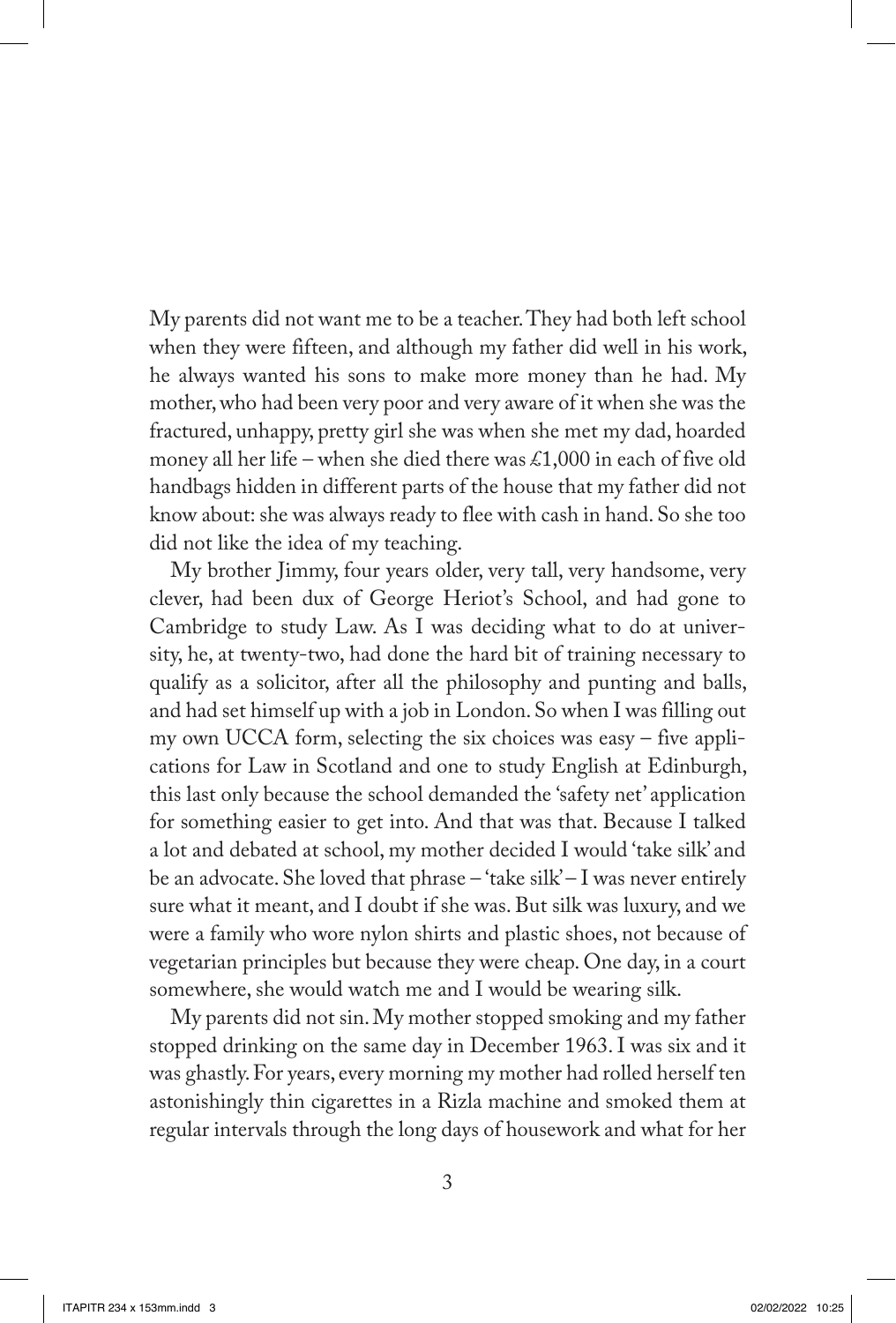## *Is There a Pigeon in the Room?*

approximated to child-raising. I don't remember my father drinking, though he talked about drink a lot, for he was the third generation of his family to work in the whisky industry. He saw, he said, too many men turned into alcoholics by the ready availability of cheap, or free, booze. So he stopped when she stopped. It was not a good Christmas.

From then on their one regular concession to pleasurable living (apart from TV and sweeties) was having lunch out on a Saturday, followed by a film. In my later teenage years, I would go for lunch, but skip the cinema, since the choosing of the 'picture' was scarcely democratic – my mother had all the votes and liked slasher films and, more surprisingly, weepies. We would eat in cheap places with good service, which meant water and bread on the table and the menu being presented within thirty seconds of your arrival, preferably by an older waitress to whom my mother could talk and whom my father could tip generously. The food itself didn't matter in the slightest.

So one hot and sunny Saturday, walking to a pub for a lunch, the best bit of which would be the lime and soda which would accompany steak pie or scampi and chips, I said that I had decided I didn't want to study Law, that I wanted to pick up my English offer and I wanted to teach. My mother's disapproval was instantaneous – no silk, no one to defend her free of charge when her crimes were at last revealed (for Jimmy, my brother, was after all an 'English lawyer'). She said nothing, but simply allowed my father to say, as he was always going to, that if that's what I wanted, that's what I wanted. And it was.

There are many reasons why people become teachers, including the long holidays, the great pension and sometimes because they didn't become what they wanted to become in the first place. I was lucky that it was what I really wanted to do because teaching in a secondary school requires two things – you need to like young people, and you need to be interested in telling them about your subject; if you have these two things then teaching is the best possible job you could have. Though I was by no means an academic student, I enjoyed English at school and at university. And though I had many friends, I think,

\*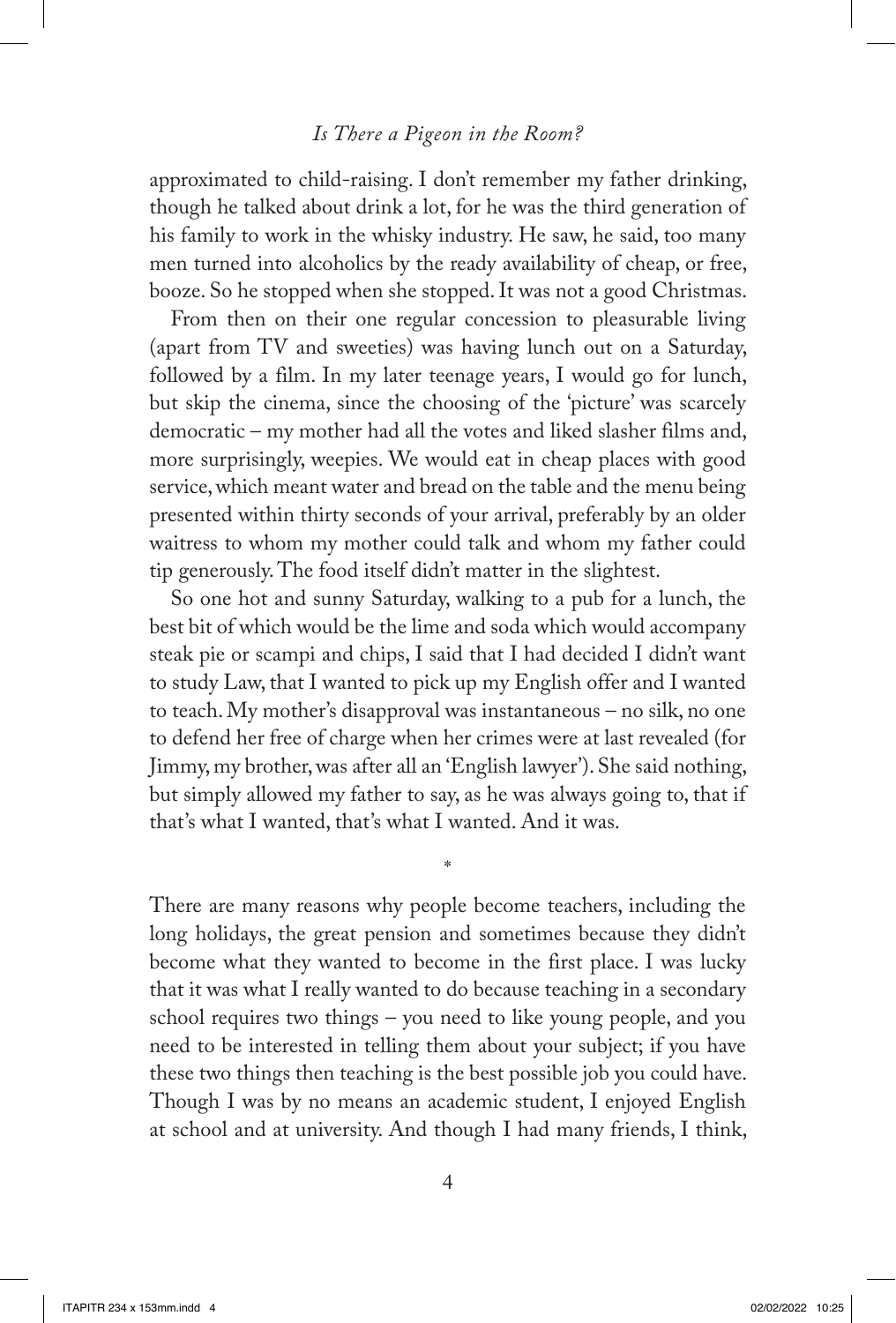## *The Silk Not Taken*

in the school staffroom – easier at the start of my career than at the end – generally I was always happier in the playground talking to kids. My working life passed so quickly, each year like a huge steadily revolving stone wheel, marked by events – plays, concerts, sports days, Leavers Balls, Founders Days, church services, exam diets, that were each year never quite the same. The doctor who did my medical on my entrance to the profession said I was chronically underweight; I started teaching wearing size 26 trousers. How did I get fatter, as indeed I did? Why is my hair no longer on my head but in my ears? And where are all these children now?

I loved university, but I'm not sure how much I learned. I went to teacher training at Moray House which was like going back to school in a building that, with its cold yellowing white tiles, resembled a big public lavatory. I got a job at Daniel Stewart's and Melville College, then got promoted there, then got promoted again into a job in pastoral care, then left to be Head of English at George Heriot's. After four years I became Head of Sixth Year, a job I loved; then for ages I was Head of the Senior School. Finally, under unexpected circumstances, I became Principal and I did that for the thirty-nine months leading to my retirement.

I loved my career, and I don't regret a single thing about it. I applied for fourteen posts in my thirty-seven years in teaching, and I got seven of them, though I only ever taught in two different schools. I was very lucky. But I did not get jobs at Dollar Academy or Hutchesons' in Glasgow, or George Watson's College, and the two applications I made to the state sector were (and I think this is bad) not even acknowledged. Sometimes I wonder what my life would have been like if I had taken up a post in a state school right at the start: what would have happened? I was days away from doing that when I was offered my first post. I pretend to myself that it all would have been much the same, but really, who knows? Certainly, during my time as a teacher, independent schools have diverged further from state schools. When I was at school in the Sixties and early Seventies, what happened in state and private schools was much the same, though the facilities and equipment and class sizes might differ. But by 2020, with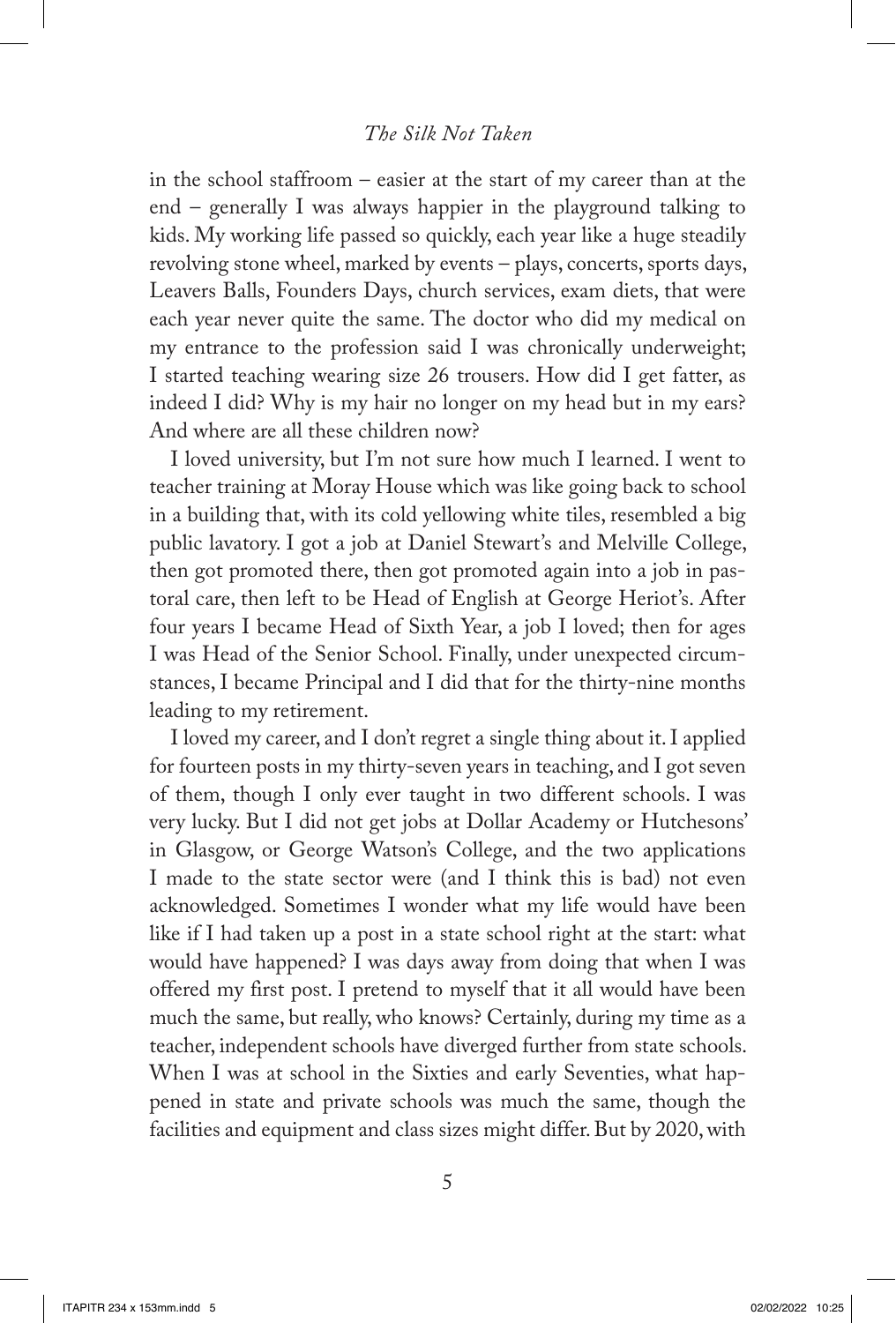the advent of Curriculum for Excellence and the greater importance of extracurricular activities in private schools and the difference in disciplinary attitudes between the sectors, there was a bigger distinction in the experience of private and state pupils (or 'learners' in state schools).

But this book is not about education, it's about me and my career in teaching, and not even remotely intended as a primer on the practicalities of classroom practice. I taught as me, as Cam Wyllie, Waz, Willy, Cammy Chameleon, Slim and finally Mr Wyllie, and I do not think that whatever skills I developed would be easily imitated by others. As a senior teacher I watched lots of great lessons being taught by teachers of every subject, and never once thought that they were teaching like I taught; I was often left open-mouthed in admiration of the skills on display, skills which I completely lacked. I have never, ever, done a PowerPoint presentation.

However, one great universal truth for all of us in teaching is that, almost without exception, no one day, no one lesson, matters that much. The brain surgeon sneezes with the scalpel in his hand – not good. The lawyer adds a zero in a will – not good. The minister of religion forgets the name of the deceased; the electrician rewires badly; the policeman restrains someone too forcibly . . . In teaching, the benefits, or the damage, come over an extended period. If you are feeling unwell one day, the kids can sit and read; if you lose a set of essays it doesn't really matter (having said that, on Princes Street one day, a man came up to me and asked for his *Hobbit* essay back, which I had failed to return twenty-two years earlier). Of course, the impact of a good teacher – or a bad one – is huge over a longer period of time, and, very occasionally, a teacher will say something or teach a particular lesson that a young person will always remember. But mainly it is a long hard slog by teacher and student together. No one day, no one lesson.

What do you hold in your hand? Teaching is not like building a bridge, which you can then admire in your dotage. It's more like driving a train back and forth from Edinburgh to Glasgow for forty years and then retiring, except that the passengers, some fleetingly, and sometimes forever, remember the driver's name.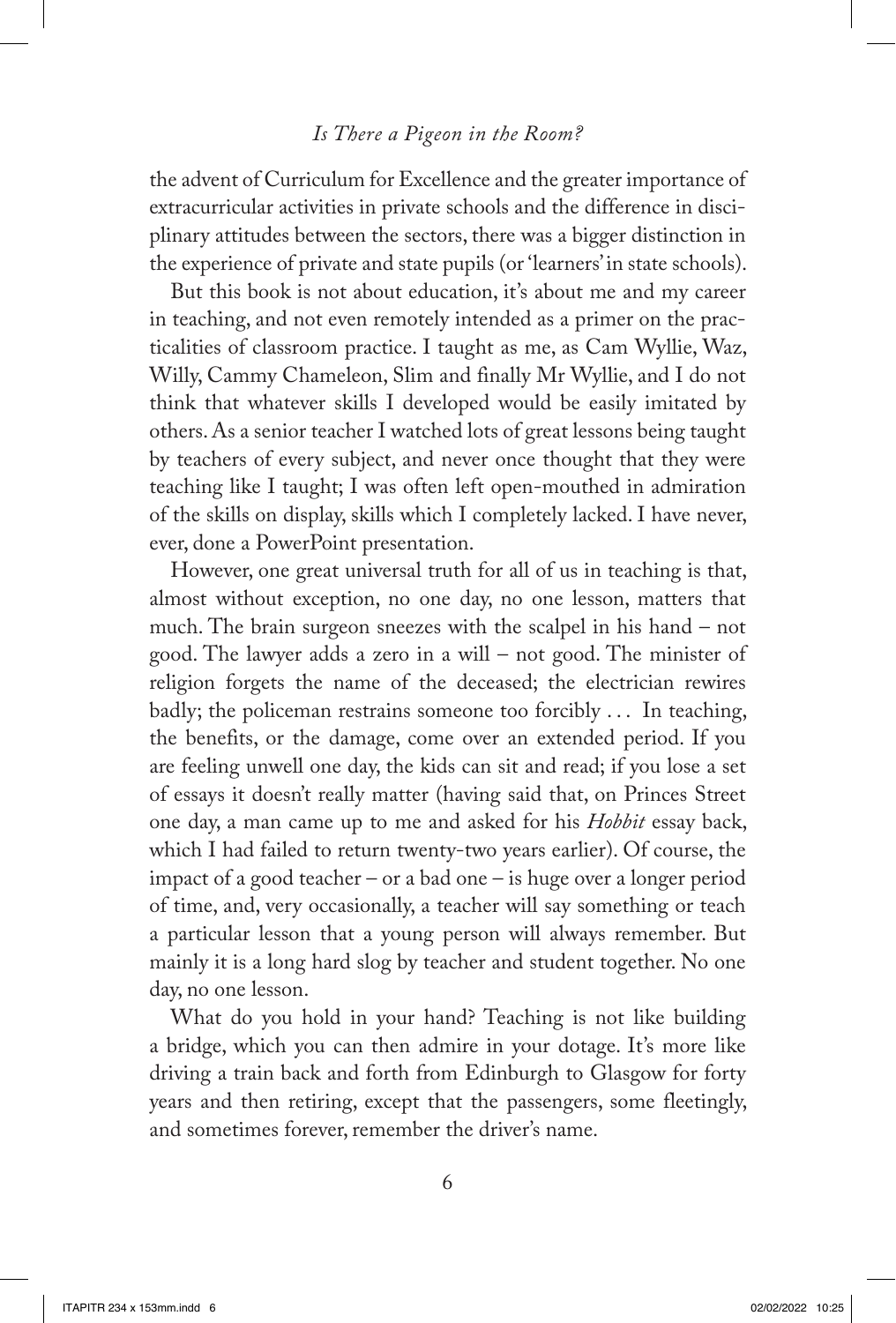## *The Silk Not Taken*

The trajectory of my career took me in a circle from my schooldays at Heriot's to my last day there, after twenty-six years of working. It was central to my life at the ages of five and of sixty: thirty-nine years within that glorious seventeenth-century building, beautiful, grey and sometimes  $-$  particularly on rainy days  $-$  a bit grim, with its unbeatable view of Edinburgh Castle; indeed, sometimes tourists wandered in thinking it *was* Edinburgh Castle, or, more recently, Hogwarts. So, my life has not been much of a geographical journey, as I have always lived and worked in lovely Edinburgh. It is a journey of people, young, old, dead, exuberantly alive, and it is a journey of which I do not regret a single moment.

Did I ever think that I would have liked some other career more? Well, all this time my brother was doing very well as a lawyer in the music business. In 1986 he was interviewed for the Glasgow *Evening Times* – they did a colour spread on him in their centre pages as part of a feature about Scots who had done well in the music business. The reporter, who clearly fancied him, gushed praise about his intelligence, his skills, his good looks; none of which, sadly, could be disputed. Still, he was always good to me, supportive of my career and kind when I came out, so in a mildly masochistic gesture I pinned up the article on my classroom wall. I don't really know why.

\*

I had a registration class of twelve-year-olds. One of them, a cheerful, confident wee boy called Grant looked at it early one morning.

'Mr Wyllie, is that your brother?'

'Yes, it is.'

He continued to read then asked, tentatively, 'Are you jealous of him?'

'No, he doesn't have the pleasure of your company.'

Silence, then with a smile, 'I bet he earns twice what you do.'

I laughed. 'Well, actually Grant, I know for a fact that last year he earned seventeen times what I did.'

But is he happy, I thought, is he happy? Well, obviously he is. But I was still glad I was doing what I was doing.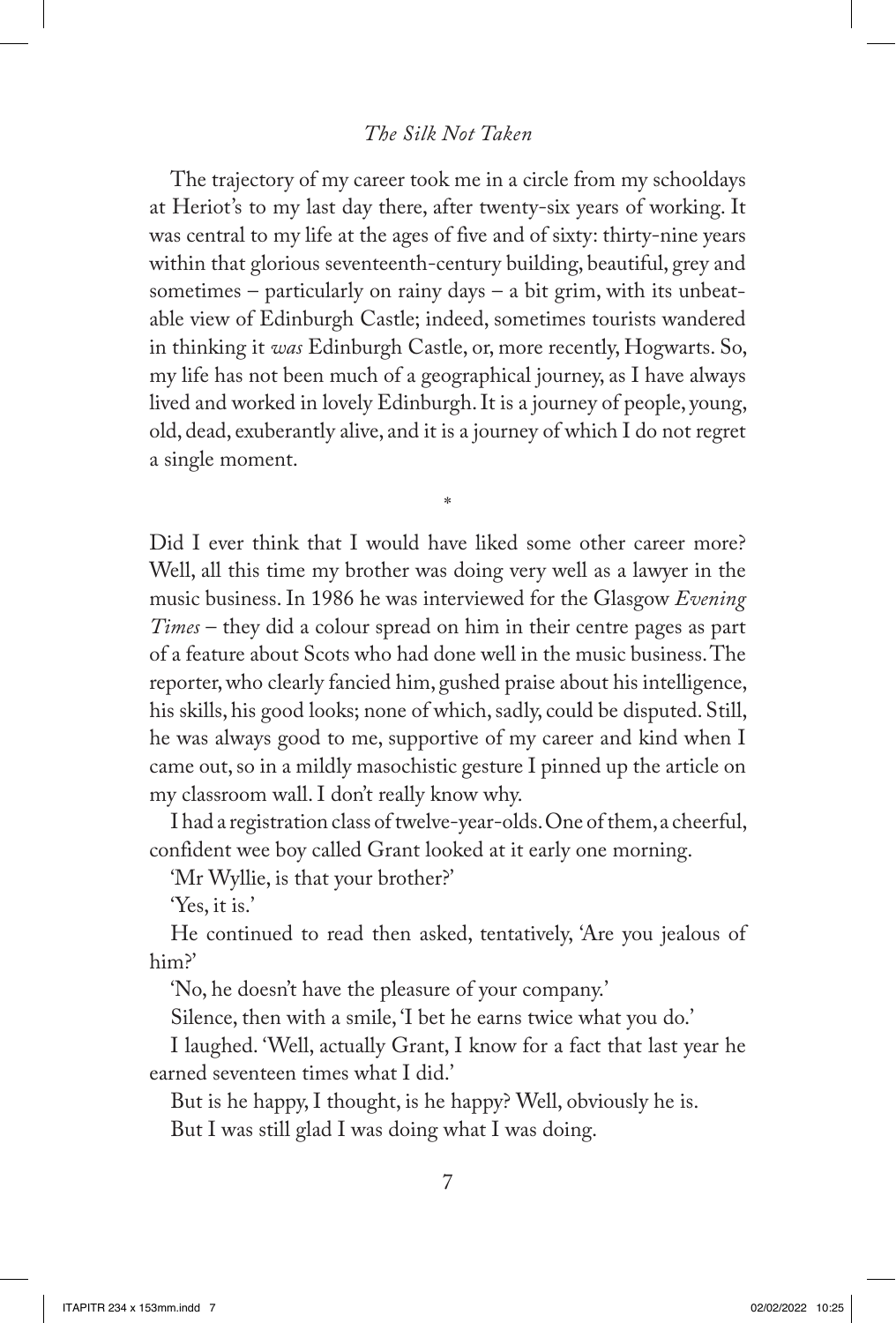## *Is There a Pigeon in the Room?*

Then I went to work at Heriot's, where both of us had been as schoolboys – very different boys, but identifiable brothers: blond, blue-eyed, bright – Jimmy just being fifteen inches taller than me and, well, probably proportionately brighter.

At the end of my first year there, the school celebrated June Day, its ceremony to honour George Heriot, the wise Edinburgh jeweller who lent money to King James VI and followed him to London and who, when he died, fabulously wealthy, left his money to create a school for Edinburgh's orphans.

The ceremony over, I proceeded to the staffroom where there were lots of people eating and drinking. Approaching the crowded buffet to fetch myself a vol-au-vent and a macaroon, I found myself standing next to Jean Stenhouse, who thirty-five years before had taught my brother when he was six. Miss Stenhouse had a puckered mouth and a straight back, and must have been by this time about ninety. In my mind she had always been ancient. She was standing selecting choice morsels and popping them in her mouth. I felt I should say something.

'Hello, Miss Stenhouse!'

I was not, to be sure, convinced she wanted to be interrupted at her grazing, but her eyes were bright enough as she scrutinised me.

'You won't remember me . . .' I began.

'Oh, I do remember you. You are Cameron Wyllie. You got Bryan Jonson's job. You are . . .' in case I had forgotten, 'the Head of English.' I smiled.

She continued. 'I did not teach you but I taught your brother, James. He was a fine boy. So tall for his age. Such a good-looking boy.'

I am five feet ten inches tall, just half an inch shorter than the average height of men in Scotland. I smiled again. She continued. 'He was dux of the school, wasn't he? Were you dux of the school?'

'Ah, no, no, I wasn't  $\ldots$ '

'He went to Cambridge, is that right? Did you go to Cambridge?' 'No, I went to . . .'

'He studied Law.' She stopped, presumably realising she needn't ask if I had aspired to that particular height of academic success.